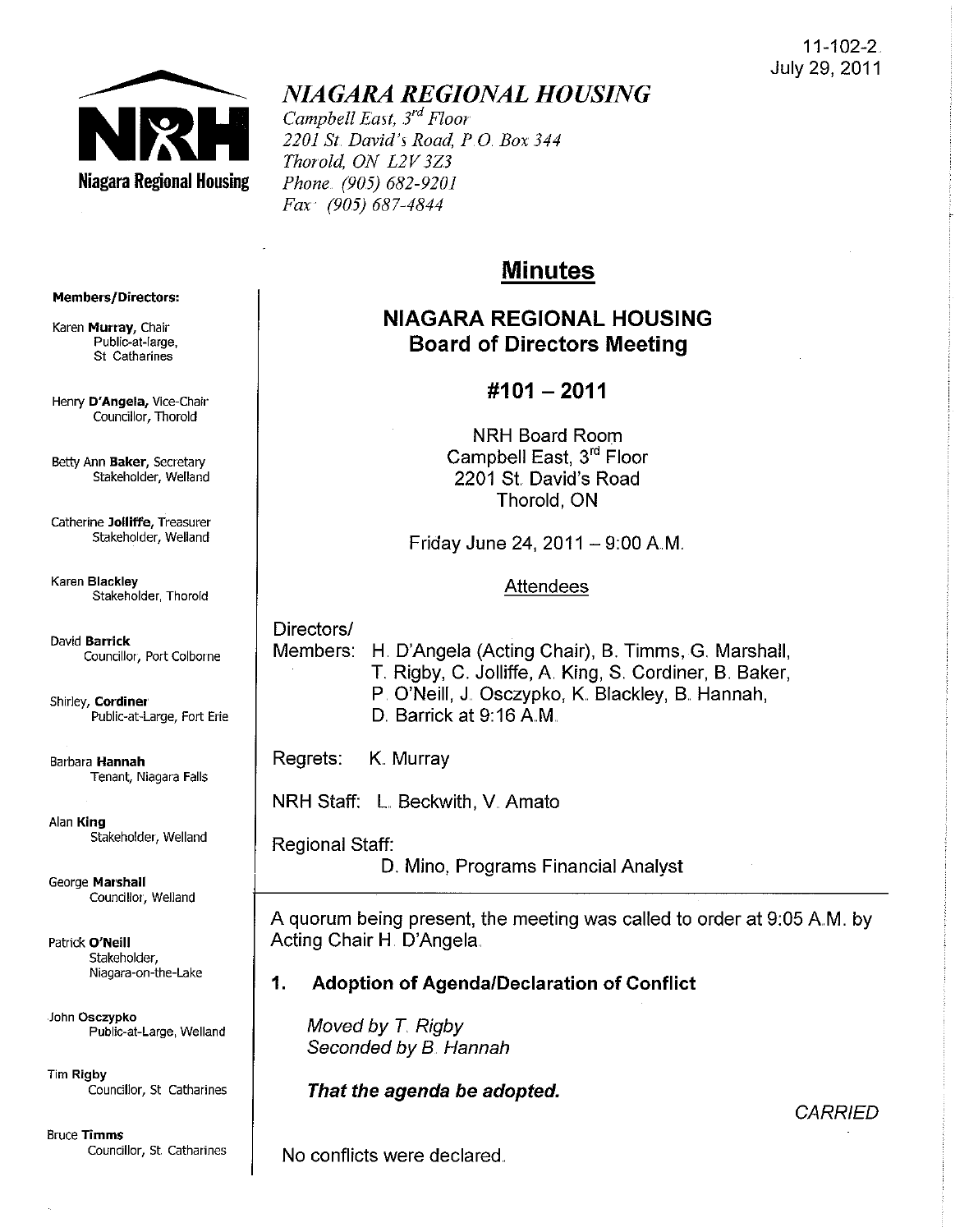#### 2" Approval of Minutes May 30, 2011 Meeting

Moved by *T.* Rigby Seconded by A. King

That the minutes of the May 30, 2011 meeting be adopted, as amended.

**CARRIED** 

#### 2.1 . Business Arising

There was no business arising ..

D. Barrick arrived at 9:15 A.M.

#### 3. New Business

3" 1. Ontario Non-Profit Housing Association's (ONPHA) Waiting List Survey 2011 - Report 11-101-3.1.

Moved by P. O'Neill Seconded by S. Cordiner

#### That the Niagara Regional Housing Board of Directors receive this report for information.

**CARRIED** 

Staff advised that the waiting list in Niagara increased by 30%, from 2009 to 2010, the Provincial average increase was only 17.7% for the same timeframe.

#### 3.2. Development Approaches for Affordable Rental Housing - Report 11-101-3.2.

Moved by S. Cordiner Seconded by A. King

That the Niagara Regional Housing Board of Directors receives this report for information.

**CARRIED** 

The General Manager reviewed possible development approaches requesting input from Directors. Directors suggested that an energy consultant/engineer be retained to work with the architect from the onset, in order to incorporate latest technology into design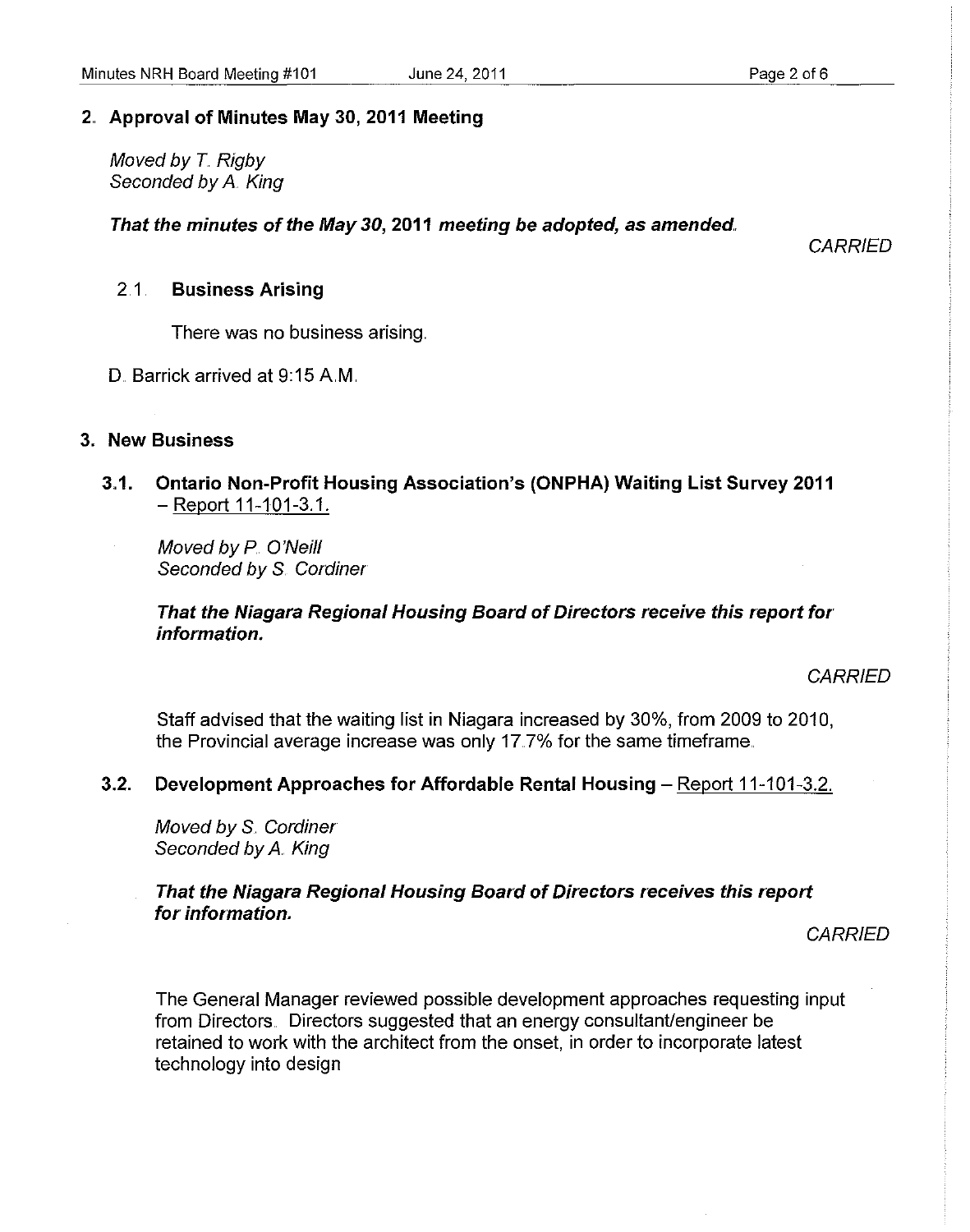#### 3,,3. **Guiding Principles and Design Features for New Development** - Report ii-101-3.3.

Moved by P. O'Neill Seconded by S. Cordiner

#### **That the Niagara Regional Housing Board of Directors receives this report and approve as amended.**

**CARRIED** 

Additional items to be included in report:

- 1. Breakout cost of **amenity space**  All agreed that amenity space can be used for support services and gatherings and builds true communities.
- 2.. **Universal Design** can be very expensive but should be included if funding allows. Accessibility Committee as well as Tenant Advisory Committee should be consulted
- 3. **Design Life**  The architect should be advised to design a 100 year building with minimum maintenance. Clear criteria required.
- 4.. **Quality Control**  Build in, frequent independent inspections; identification of issues early on, will save on repair costs in the long run.
- 4.. **Closed Session**  9:40 AM

Moved by G. Marshall Seconded by B.. Timms

#### **That the meeting move into closed session to consider information of a confidential nature relating to:**

- 1) the security of the property of the municipality or local board regarding NRH Weiland Site-Development Proposal
- 2) proposed or pending acquisition of land by the municipality or local board Housing Provider Update
- 3) labour relations or employee negotiations regarding Council outcome re: NRH Governance.

**CARRIED** 

#### **4.1. NRH Weiland Site - Development Proposal** - Report IC 11-101-4.1.

Moved by 8.. Timms Seconded by B. Baker

**That, report IC 11-101-4.1. NRH Weiland Site - Development Proposal Clarification, be received for information and that a decision be deferred to the next meeting** 

**CARRIED**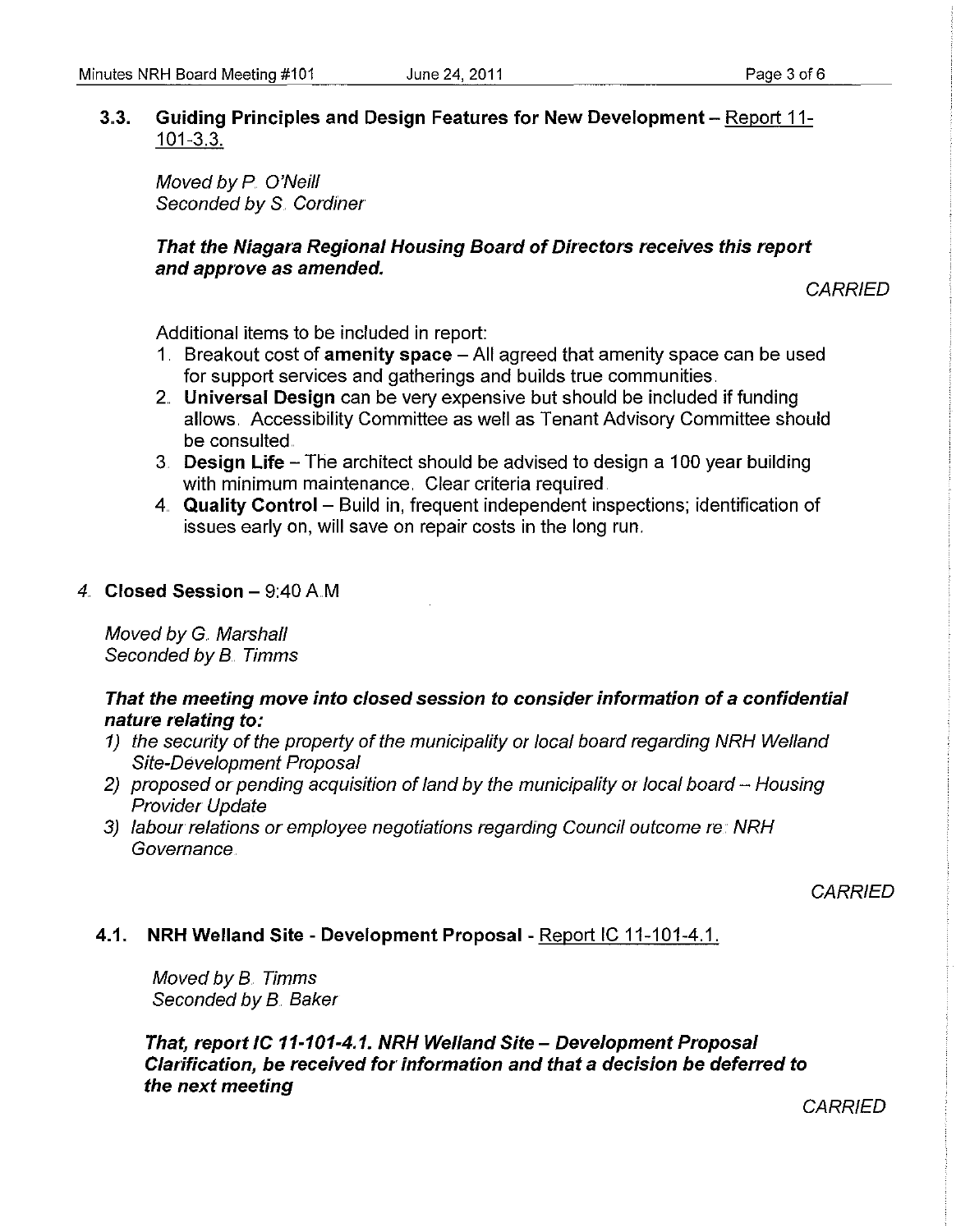#### 4.2. Housing Provider Update - Report IC 11-101-4.2.

Moved by B. Timms Seconded by A. King

That, report IC 11-101-4.2. Pending Acquisition of Land - Phase 2 Financing be received and the recommendations therein, be approved.

#### 4.3. Council Outcome - NRH Governance

9:50AM. Moved by T. Rigby Seconded by A. King

That the Niagara Regional Housing Board of Directors rise with report

**CARRIED** 

**CARRIED** 

#### 5. General Manager's Report

#### $5.1.$  Financial Statements - Report 11-101-5.1.

Moved by P O'Neill Seconded by B. Baker

That, the Niagara Regional Housing Board of Directors receives the Financial Statements as at May 31, 2011

**CARRIED** 

#### 6. Chair's Report

No report.

#### 7. Committee Reports

- 7.1 Executive Committee, Karen Murray, Chair No Minutes
- 7.2. Governance Committee No minutes.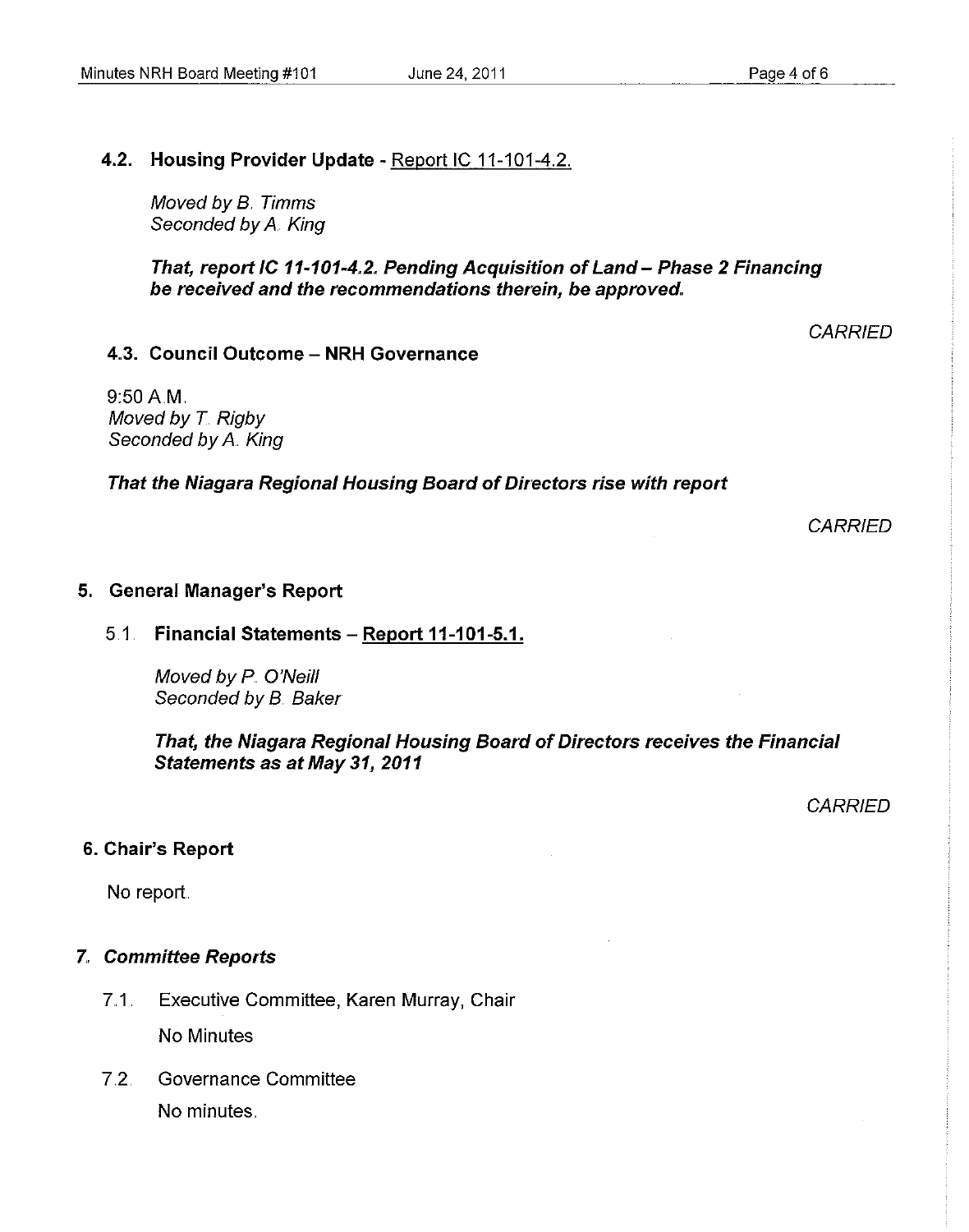- 7.3. Investment Committee, H. D'Angela, Chair No minutes.
- 7.4. Applicant/Tenant Appeals Committee Minutes of the May 17, 2011 appeal hearings; provided for information.
- 7.5. Tender Awards Committee, A. King, Chair No minutes.
- 7.6. Operating Agreement Steering Committee, Karen Murray, Co-Chair No minutes.
- 7.7. Tenant Advisory Group, B. Hannah No minutes
- 7.8. Housing Provider Advisory Group, C. Jolliffe, Chair No minutes.
- 7.9. Community Advisory Group, B. Baker, Chair No Minutes.

Moved by B. Timms Seconded by B. Baker

**That the Niagara Regional Housing Board of Directors receives the Minutes of the ApplicantiTenant Appeals Committee meeting for information,** 

**CARRIED** 

### **8. For information**

- 8.1. Action items from Previous Meetings
- **9.** BREAK not required
- **10. Presentation** No presentations scheduled.

#### **11. Other Business**

There was no other business ..